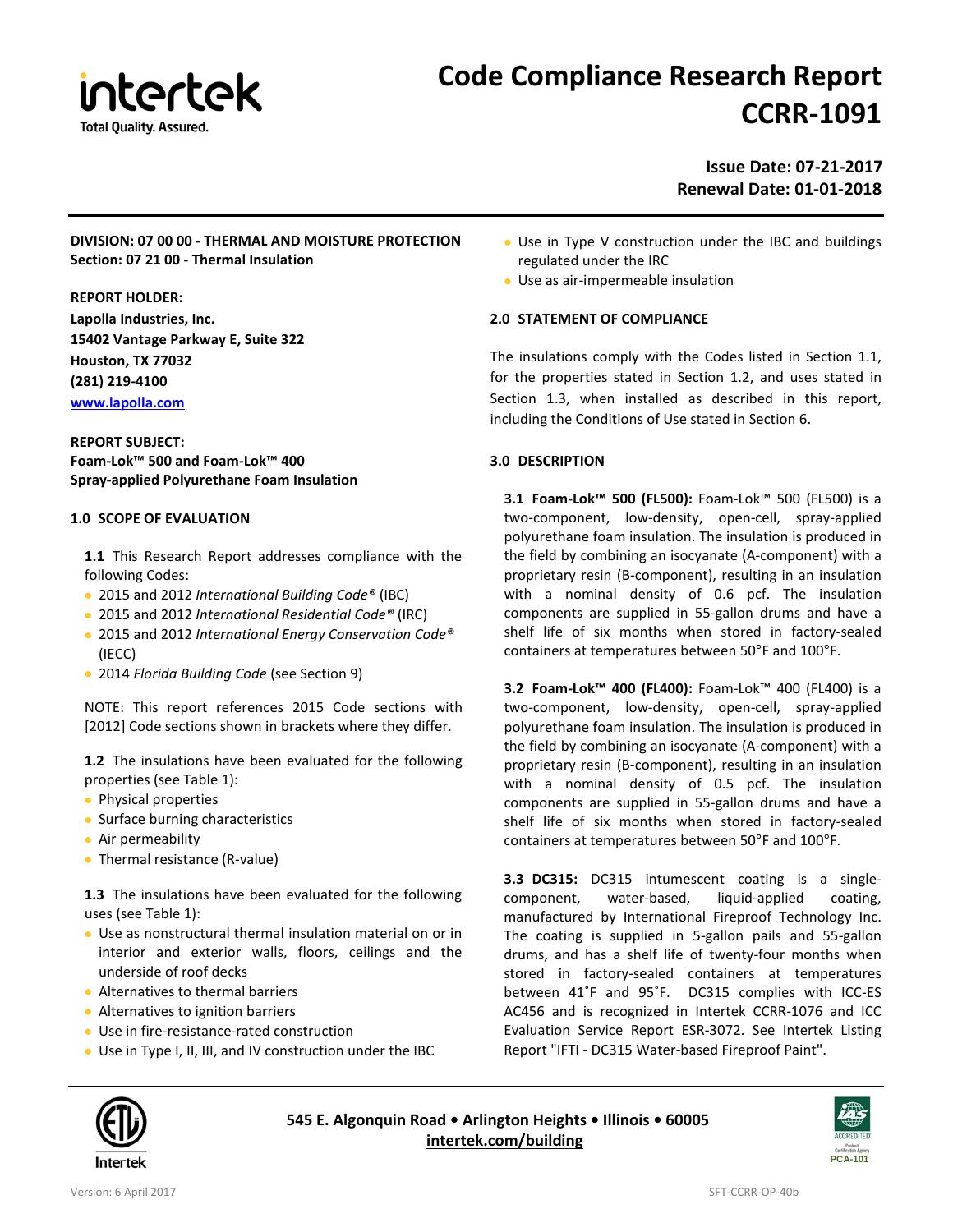

**3.4 TPR² FIRESHELL® (F10E) Coating:** TPR² FIRESHELL® (F10E) intumescent coating is a proprietary, water-based, one-part, nonflammable coating manufactured by TPR² Corporation. The coating is supplied in 5-gallon pails and 55-gallon drums, and has a shelf life of twelve months when stored in factory-sealed containers at temperatures between 45°F and 75°F. FIRESHELL® (F10E) complies with ICC-ES AC456 and is recognized in ICC Evaluation Service Report ESR-3997.

#### **4.0 PERFORMANCE CHARACTERISTICS**

**4.1 Surface Burning Characteristics:** The insulations, at a maximum thickness 4 inches, have a flame-spread index of 25 or less and a smoke-developed index of 450 or less, when tested in accordance with ASTM E84. The insulation can be installed at greater thicknesses as described in Sections 5.3 through 5.6. When the insulations are separated from the interior occupied space of the building with minimum 1/2 inch thick gypsum board, the maximum thickness is not limited. Under the 2015 IRC, a thermal barrier of minimum 23/32 inch thick wood structural panel is also permitted and the thickness is not limited.

**4.2 Thermal Resistance (R-value):** The insulations have thermal resistance (R-value), at a mean temperature of 75°F, as shown in Table 2.

**4.3 Air Permeability:** The insulations, at a minimum thickness of 3-1/2 inches, are considered air-impermeable insulation in accordance with 2015 IBC Section 1203.3 [not applicable in the 2012 and 2009 IBC], or IRC Section R806.5 based on testing in accordance with ASTM E283 and ASTM E2178.

#### **5.0 INSTALLATION**

**5.1 General:** The insulations must be installed in accordance with the manufacturer's published installation instructions, the applicable Code, and this Research Report. A copy of the manufacturer's instructions must be available on the jobsite during installation. The installation requirements in Sections 5.1 through 5.4 apply to all Types of construction.

The insulation components must be stored at temperatures between 50°F and 100°F and must not be used in areas that have a maximum service temperature greater than

180°F. The foam plastic insulation must not be used in electrical outlet or junction boxes, or in contact with rain or water. The substrate must be free of moisture, frost or ice, loose scales, rust, oil, and grease. The insulation must be protected from the weather during and after application, unless approved specifically by Lapolla Industries, Inc.

**5.2 Application:** The insulations are spray-applied on the jobsite using spray equipment specified in Lapolla Industries, Inc.'s published installation instructions. The insulation is installed in one or more passes, up to 8 inches per pass as necessary to achieve the specified thickness, subject to the thickness limitations identified in this report.

#### **5.3 Thermal Barrier:**

**5.3.1 Application with a Prescriptive Thermal Barrier:** The insulations must be separated from the interior of the building by an approved thermal barrier of 1/2 inch thick gypsum wallboard, or an equivalent 15 minute thermal barrier complying with IBC Section 2603.4 or IRC Section R316.4, as applicable, except where installation is in an attic or crawl space as described in Section 5.4.

When the insulations are separated from the interior living space of the building with minimum 1/2 inch thick gypsum board, the maximum thickness of insulation is not limited. Under the 2015 IRC, a thermal barrier of minimum 23/32 inch thick wood structural panel is also permitted and the maximum thickness of insulation is not limited.

**5.3.2 Application without a Prescriptive Thermal Barrier:**  The insulations may be installed without the 15 minute thermal barrier prescribed in the IBC Section 2603.4 and IRC Section R316.4, as described in this section and Table 3. The insulation may be spray-applied to the interior surface of walls, the underside of roof sheathing, and in crawl spaces, provided the assembly conforms to one of the assemblies described in Table 3. The insulation and coating may be left exposed as an interior finish without the prescriptive thermal or ignition barrier in assemblies as indicated in Table 3.

When an intumescent coating is used, it must be applied to all surfaces in accordance with the respective coating manufacturer's installation instructions. The coating must be applied when ambient and substrate temperatures are above 50°F, unless otherwise permitted by the coating



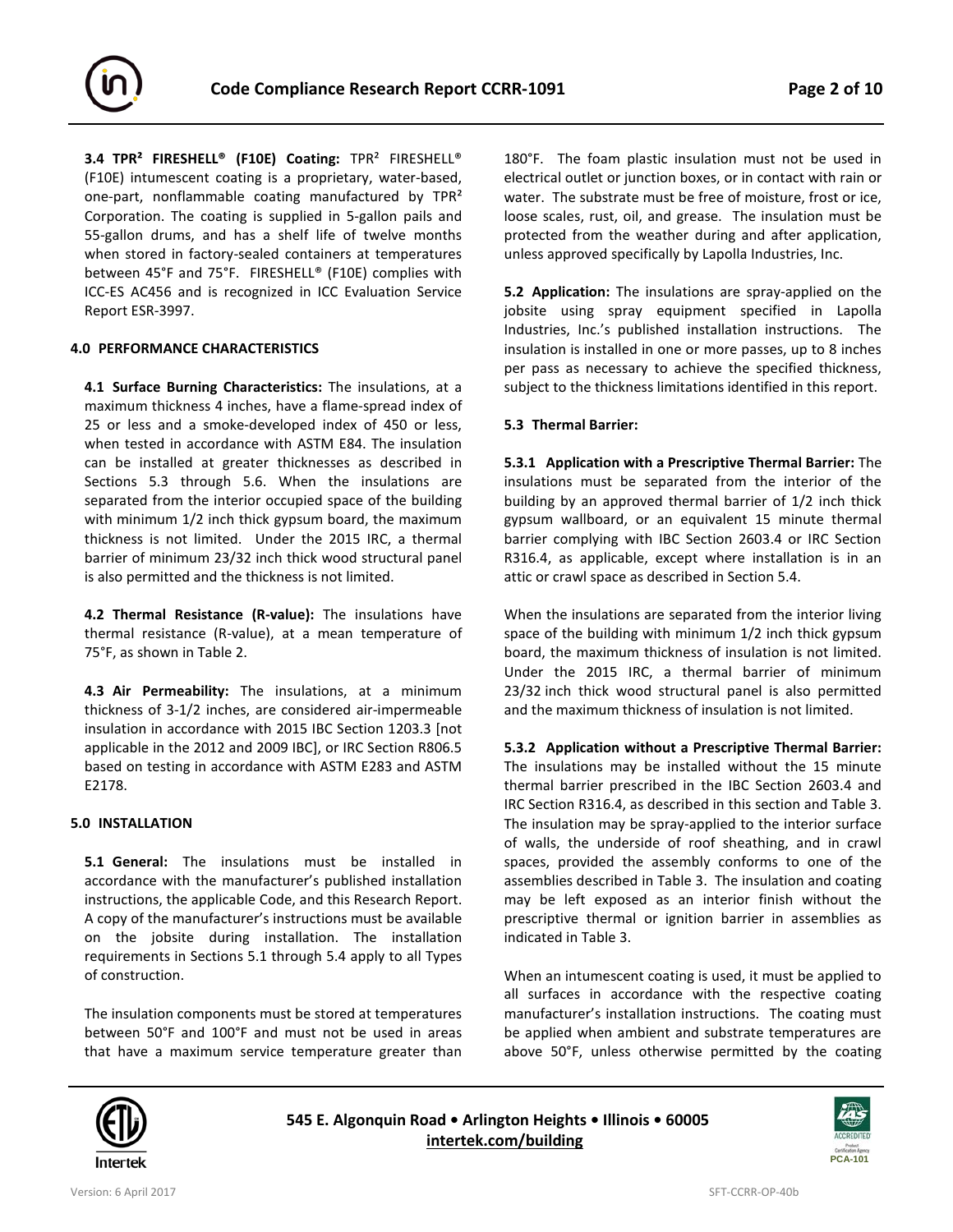

manufacturer's installation instructions. Surfaces to be coated must be clean, dry, and free of loose dirt, loose debris, and any other substances that could interfere with the adhesion of the coating.

**5.4 Attics and Crawl Spaces:** The insulations may be applied in attics and crawl spaces as described in either Section 5.4.1 or 5.4.2. When foam insulation is installed in an attic or crawl space in accordance with this section, a thermal barrier, as described in Section 5.3.1, is not required between the foam plastic insulation and the attic or crawl space but is required between the insulation and the interior occupied space. Attics and crawl spaces must be vented in accordance with the applicable Code, except as permitted in Sections 5.4.1 and 5.4.2.

**5.4.1 Application with a Prescriptive Ignition Barrier:** Where the insulations are installed within attics or crawl spaces, and where entry is made only for service of utilities, an ignition barrier must be installed in accordance with IBC Section 2603.4.1.6 or IRC Sections R316.5.3 and R316.5.4, as applicable. The ignition barrier must be consistent with the requirements for the type of construction required by the applicable Code, and must be installed in a manner so that the foam plastic insulation is not exposed. The insulations, as specified in this section, may be installed in unvented attics and unvented enclosed rafter assemblies in accordance with 2015 IBC Section 1203.3 or IRC Section R806.5.

**5.4.2 Application without a Prescriptive Ignition Barrier:**  The insulations may be installed in attics and crawl spaces, as described in this section and Table 4, without the ignition barrier prescribed in IBC Section 2603.4.1.6, and IRC Sections R316.5.3 and R316.5.4, subject to the following conditions:

- a. Entry to the attic or crawlspace is only to service utilities and no storage is permitted.
- b. There are no interconnected attic or crawl space areas.
- c. Air in the attic is not circulated to other parts of the building.
- d. Attic ventilation is provided when required by IBC Section 1203.2 or IRC Section R806.1, as applicable, except when insulation is permitted in unvented attics in accordance with 2015 IBC Section 1203.3

[not applicable under the 2012 or 2009 IBC], or IRC Section R806.5.

- e. Under-floor (crawl space) ventilation is provided in accordance with IBC Section 1203.5 or IRC Section R408.1, as applicable.
- f. Combustion air is provided in accordance with IMC (International Mechanical Code®) Section 701.

In attics, the insulations may be spray-applied to the underside of roof sheathing or roof rafters, and/or vertical surfaces, provided the assembly conforms to one of the assemblies described in Table 4. In crawl spaces, the insulations may be spray-applied to the underside of floors and/or vertical surfaces provided the assembly conforms to one of the assemblies described in Table 4.

When an intumescent coating is used, it must be applied to all surfaces in accordance with the respective coating manufacturer's installation instructions. The coating must be applied when ambient and substrate temperatures are above 50°F, unless otherwise permitted by the coating manufacturer's installation instructions. Surfaces to be coated must be clean, dry, and free of loose dirt, loose debris, and any other substances that could interfere with the adhesion of the coating.

The insulation may be installed in unvented attics as described in this section and in accordance with IBC Section 1203.3 or IRC Section R806.5.

**5.4.2.1 Use on Attic Floors:** The insulations may be installed between and over joists in attic floors in accordance with this section, conditions a. through f. of Section 5.4.2, and Table 4 based on testing in accordance with AC377, Appendix X. The insulation must be separated from the interior of the building by an approved thermal barrier. The ignition barrier required in IBC Section 2604.4 and IRC R316.5.3 may be omitted.

**Exception:** If installed in the attic floor only, the ignition barrier required in IBC Section 2604.4 and IRC R316.5.3 may be omitted and the insulation may be left fully exposed with no covering at a maximum thickness of 11-1/4 inches, based on testing in accordance with ASTM E970. The insulation must be separated from the interior occupied space of the building by an approved thermal barrier.



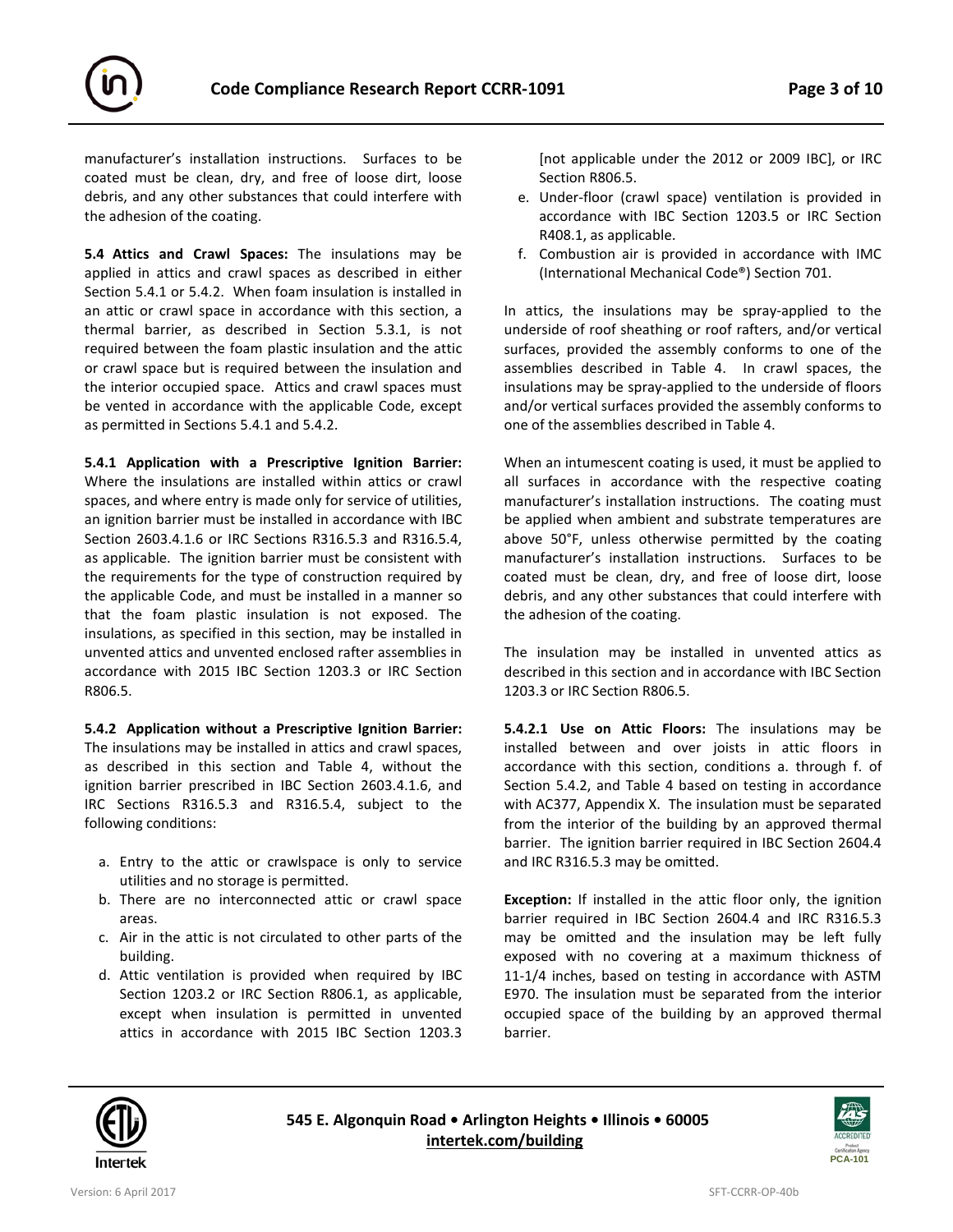

**5.4.3 Unvented Attics:** Lapolla Industries, Inc. has conducted end-use configuration testing (per IBC Section 2603.9 [2603.10] and IRC Section R316.6) and analysis to qualify the use of FL500 and FL400 insulation without a prescriptive ignition barrier or intumescent coating in unvented attics conforming with 2015 IBC Section 1203.3 or IRC Section R806.5 [2009 – R806.4]. (Note that unvented attics were not addressed in the 2012 and earlier versions of the IBC.) The testing and analysis is described in Priest & Associates EEV 10435B, dated April 06, 2017. The conclusions of that evaluation (and associated Engineering Letters) are as follows: When FL500 or FL400 is applied in unvented attics conforming to IBC Section 1203.3 or IRC Section R806.5 [2009 – R806.4] the insulation may be applied to the underside of roof sheathing and/or rafters, and to vertical surfaces to a minimum thickness of 3 inches. Rafters may be left without insulation coverage or may be covered with the insulation up to the maximum thickness permitted. The maximum thickness on the underside of roof sheathing or on vertical wall surfaces is 15 inches. The insulation may be left exposed to the attic without a prescriptive ignition barrier or an intumescent coating. The attic must have attic access complying with IRC Section R807, horizontally placed in the attic floor and opening outward toward the living space. For items penetrating the roof deck or walls, such as skylight wells or vents, the annular space and penetrating item must be covered with a minimum of 3 inches of FL500 or FL400 insulation.

**5.5 Use in Fire-resistance-rated Construction:** The insulations may be used in fire-resistance-rated construction as described in Section 5.5.1 and 5.5.2.

#### **5.5.1 One-hour, Wood-framed, Non-load-bearing Wall Assembly:**

**5.5.1.1 Interior Face:** One layer of 5/8 inch thick Type X gypsum board, complying with ASTM C1396, installed with the long edge parallel to the studs, secured to the framing members with 1-1/4 inch long Type W screws spaced 8 inches on center around the perimeter and in the field. Joints and fastener heads must receive a Level 2 finish in accordance with ASTM C840 of GA-216.

**5.5.1.2 Wood Framing and Stud Cavity Insulation:** Nominal 2×6 dimensional lumber framing, No. 2 Grade Southern Yellow Pine, spaced 16 inches on center. All stud

cavities are filled with FL500 or FL400 to a nominal insulation thickness of 5-1/2 inches.

**5.5.1.3 Exterior Face:** One layer of 5/8 inch thick Type X gypsum board, complying with ASTM C1396, installed with the long edge parallel to the studs, secured to the framing members with 1-1/4 inch long Type W screws spaced 8 inches on center around the perimeter and in the field. Joints and fastener heads must receive a Level 2 finish in accordance with ASTM C840 of GA-216.

#### **5.5.2 One-hour, Steel-framed, Non-load-bearing, Wall Assembly:**

**5.5.2.1 Interior Face:** Two layers of 5/8 inch thick Type X gypsum board, complying with ASTM C1396. The base layer is installed with the long edge parallel to the studs, secured to the framing members with No.  $6 \times 1$ -1/4 inch long selfdrilling screws spaced 8 inches on center around the perimeter and 12 inches on center in the field. Joints and fastener heads must receive a Level 2 finish in accordance with ASTM C840 of GA-216. The face layer is secured with No.  $6 \times 1$ -7/8 inch long self-drilling screws spaced 8 inches on center around the perimeter and in the field. Joints and fastener heads must receive a Level 2 finish in accordance with ASTM C840 of GA-216. Gypsum board joints of the base layer and face layer shall be staggered.

**5.5.2.2 Steel Framing and Stud Cavity Insulation:** Nominal 3-5/8 inch deep No. 20 gauge galvanized steel studs, spaced 24 inches on center. All stud cavities are filled with FL500 or FL400 to a nominal insulation thickness of 3-5/8 inches.

**5.5.2.3 Exterior Face:** Two layers of 5/8 inch thick Type X gypsum board, complying with ASTM C1396. The base layer is installed with the long edge parallel to the studs, secured to the framing members with No.  $6 \times 1$ -1/4 inch long self-drilling screws spaced 8 inches on center around the perimeter and 12 inches on center in the field. Joints and fastener heads must receive a Level 2 finish in accordance with ASTM C840 of GA-216. The face layer is secured with No.  $6 \times 1$ -7/8 inch long self-drilling screws spaced 8 inches on center around the perimeter and in the field. Joints and fastener heads must receive a Level 2 finish in accordance with ASTM C840 of GA-216. Gypsum board joints of the base layer and face layer shall be staggered. Gypsum board joints of the exterior face of the



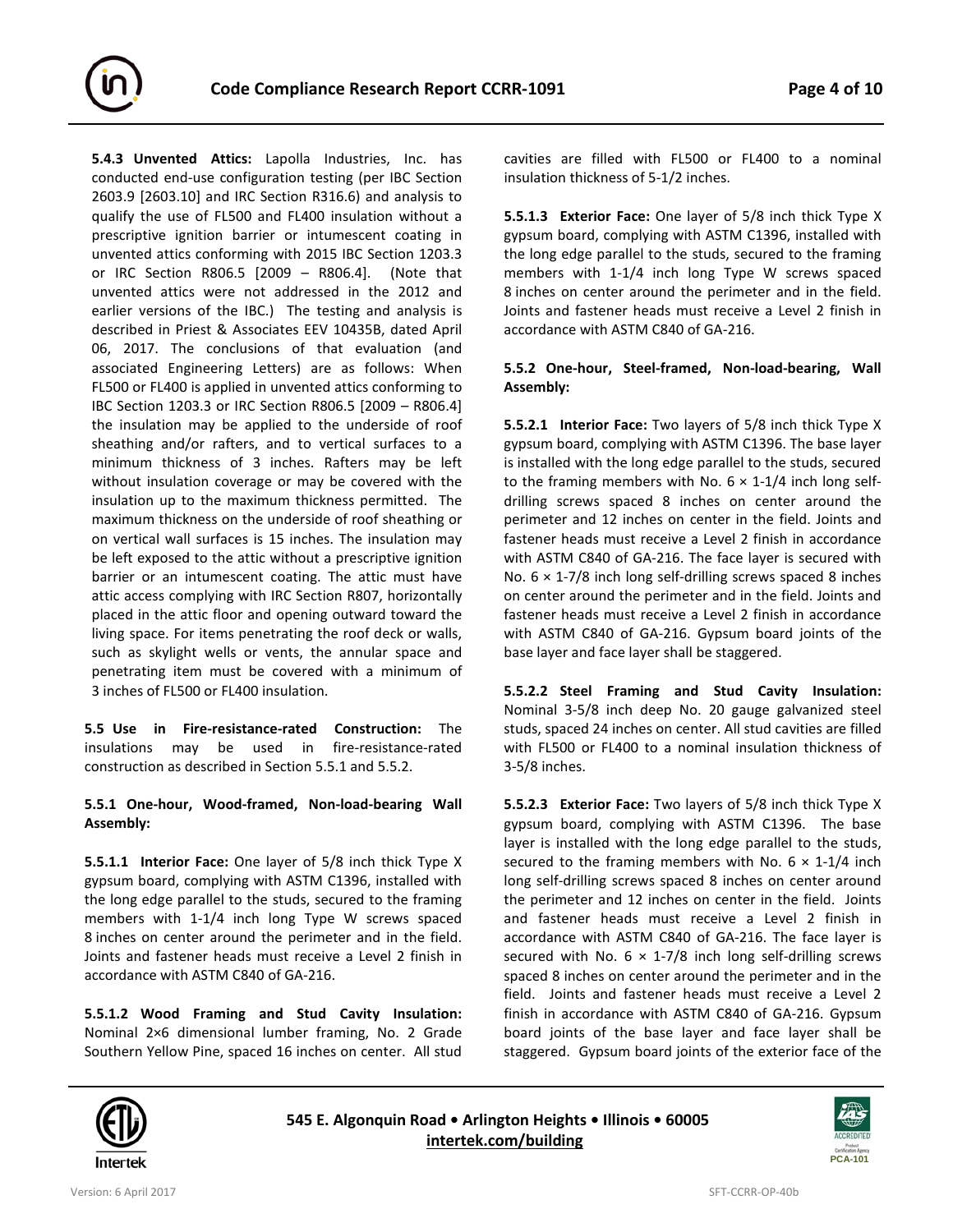

wall shall also be staggered from gypsum board joints of the interior face described in Section 5.5.2.1.

**5.6 Exterior Walls of Type I, II, III, and IV Construction:** The insulations may be installed in exterior walls of buildings of Type I, II, III, and IV construction complying with IBC Section 2603.5 and as described in this section.

**5.6.1 Potential Heat:** The maximum potential heat of insulation in the wall assembly shall be 2653 Btu/ft<sup>2</sup> and the maximum thickness of insulation shall be 3-5/8 inches in interior wall cavities. The tested wall assembly was extended through engineering analysis to include additional wall constructions described in Table 5. Additional information is available in [Intertek Design](https://bpdirectory.intertek.com/pages/DLP_SearchDetail.aspx?SpecID=28368)  [Number LII/FI 30-02.](https://bpdirectory.intertek.com/pages/DLP_SearchDetail.aspx?SpecID=28368)

#### **6.0 CONDITIONS OF USE**

**6.1** Installation must comply with this Research Report, the manufacturer's published installation instructions, and the applicable Code. In the event of a conflict, this report governs.

**6.2** The insulation must be separated from the interior occupied space of the building by an approved 15 minute thermal barrier, as described in Section 5.3.1, except as described in Section 5.3.2 and Section 5.4.

**6.3** The insulation thickness must not exceed that noted in Sections 4.1, 5.3, 5.4, 5.5, and 5.6.

**6.4** The insulations must be applied by professional spray polyurethane foam installers approved by Lapolla Industries, Inc. or certified by the Spray Polyurethane Foam Alliance (SPFA) for the installation of spray polyurethane foam insulation.

**6.5** The insulation must be protected from the weather during and after installation as specified in the manufacturer's instructions.

**6.6** A vapor barrier must be installed when required by the applicable Code.

**6.7** When FL500 or FL400 are installed under the conditions of Section 5.4.3 of this report, the following conditions apply:

**6.7.1** Since the performance of FL500 and FL400, when installed in unvented attics without a Code-prescribed ignition barrier or an intumescent coating, is based on fire performance of an unvented attic, the installation must be approved by the Code Official. The installation must conform with the provisions of Section 5.4.3, and conditions a. through f. of Section 5.4.2. A copy of the Priest & Associates Consulting LLC Engineering Evaluation (referenced in Section 7.3) must be provided to the Code Official upon request.

**6.7.2** Signage shall be permanently affixed in the attic and shall be visible from all points within the attic. The signage shall state, "*Caution, this is an unvented attic by design. No modification may be made to this unvented condition. The attic shall not be vented. Holes into the unvented attic shall be immediately repaired and sealed. Penetrations of the ceiling or wall membrane between the unvented attic and living space, other than the horizontal access hatch, must be protected in an approved manner. This unvented attic shall not be used for storage. See Intertek Code Compliance Research Report CCRR-1091 on the [Intertek](https://bpdirectory.intertek.com/pages/DLP_SearchDetail.aspx?SpecID=28368)  [website.](https://bpdirectory.intertek.com/pages/DLP_SearchDetail.aspx?SpecID=28368)*"

**6.8** Use of the insulation in areas where the probability of termite infestation is "very heavy" must be in accordance with IBC Section 2603.8 or IRC Section R318.4, as applicable.

**6.9** Jobsite certification and labeling of the insulation must comply with IRC Section N1101.10 and IECC Section C303.1 or R303.1, as applicable.

**6.10** FL500 and FL400 are manufactured in Houston, TX under a quality control program with inspections by Intertek Testing Services NA, Inc. (AA-647).

#### **7.0 SUPPORTING EVIDENCE**

**7.1** Reports of tests in accordance tests in accordance with ASTM C518, ASTM E84, ASTM E119, ASTM E283, ASTM E970, ASTM E2178, NFPA 259, NFPA 285, and NFPA 286.

**7.2** Data in accordance with the ICC-ES Acceptance Criteria for Spray-applied Foam Plastic Insulation (AC377), dated April 2016; including reports of tests in accordance with Appendix X.



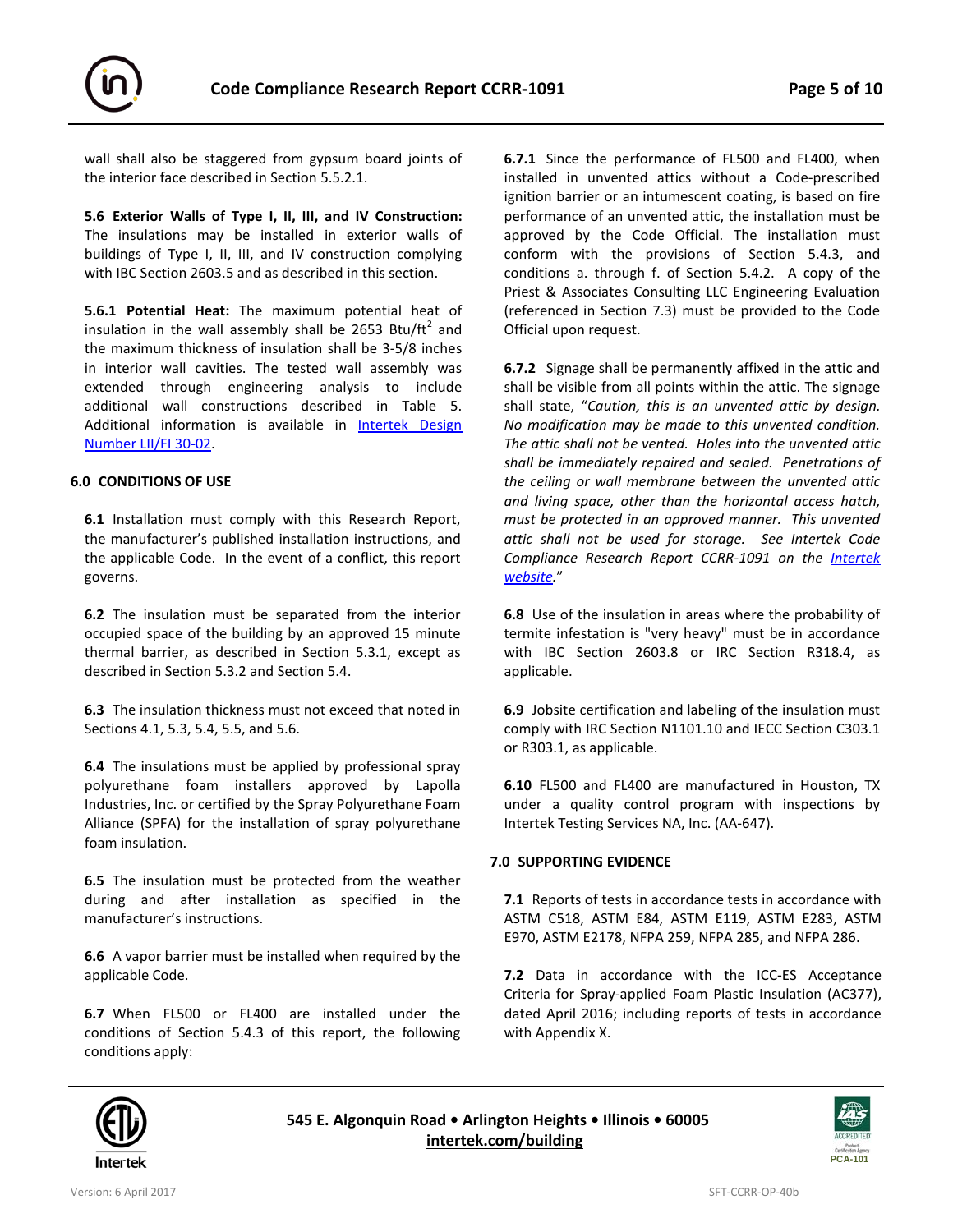

**7.3** Priest & Associates Consulting, LLC, Engineering Evaluation, Project No. 10435B, dated 06 April 2017

**7.4** Intertek Listing Reports ["Lapolla FL 500 Foam-Lok](http://bpdirectory.intertek.com/pages/DLP_SearchDetail.aspx?SpecID=28368)  [Spray Foam Wall Insulation"](http://bpdirectory.intertek.com/pages/DLP_SearchDetail.aspx?SpecID=28368) and ["Lapolla FL 400 Foam-Lok](http://bpdirectory.intertek.com/pages/DLP_SearchDetail.aspx?SpecID=28368)  [Spray Foam Wall Insulation"](http://bpdirectory.intertek.com/pages/DLP_SearchDetail.aspx?SpecID=28368), on the Intertek Directory of [Building Products.](https://bpdirectory.intertek.com/Pages/DLP_Search.aspx) 

#### **8.0 IDENTIFICATION**

The insulations are identified with the manufacturer's name (Lapolla Industries, Inc.), address and telephone number, the product name (Foam-Lok™ 500 or Foam-Lok™ 400), use instructions, flame-spread index, smoke-developed index, lot number, the Intertek Mark as shown below, and the Code Compliance Research Report number (CCRR-1091).



#### **9.0 FLORIDA BUILDING CODE**

**9.1 Scope of Evaluation:** The FL500 and FL400 insulations were evaluated for compliance with the 2014 *Florida Building Code – Building, Florida Building Code – Residential* and *Florida Building Code – Energy Conservation.*

**9.2 Conclusion:** The FL500 and FL400 insulations, described in Sections 2.0 through 7.0 of this Research Report, comply with the 2014 *Florida Building Code – Building, Florida Building Code – Residential* and *Florida Building Code – Energy*, subject to the following conditions:

- Use of the FL500 and FL400 insulations for compliance with the High-Velocity Hurricane Zone provisions of the 2014 *Florida Building Code – Building* and the *Florida Building Code – Residential* has not been evaluated, and is outside the scope of this Research Report.
- Installation is as described in Sections 2.0 through 7.0 of this Research Report.
- Intertek is a quality assurance entity approved by the Florida Building Commission.

#### **10.0 CODE COMPLIANCE RESEARCH REPORT USE**

**10.1** Approval of building products and/or materials can only be granted by a building official having legal authority in the specific jurisdiction where approval is sought.

**10.2** Code Compliance Research Reports shall not be used in any manner that implies an endorsement of the product by Intertek.

**10.3** Reference to the [https://bpdirectory.intertek.com](https://bpdirectory.intertek.com/pages/DLP_SearchDetail.aspx?SpecID=28368) is recommended to ascertain the current version and status of this report.

This Code Compliance Research Report ("Report") is for the exclusive use of Intertek's Client and is provided pursuant to the agreement between Intertek and its Client. Intertek's responsibility and liability are limited to the terms and conditions of the agreement. Intertek assumes no liability to any party, other than to the Client in accordance with the agreement, for any loss, expense or damage occasioned by the use of this Report. Only the Client is authorized to permit copying or distribution of this Report and then only in its entirety, and the Client shall not use the Report in a misleading manner. Client further agrees and understands that reliance upon the Report is limited to the representations made therein. The Report is not an endorsement or recommendation for use of the subject and/or product described herein. This Report is not the Intertek Listing Report covering the subject product and utilized for Intertek Certification and this Report does not represent authorization for the use of any Intertek certification marks. Any use of the Intertek name or one of its marks for the sale or advertisement of the tested material, product or service must first be approved in writing by Intertek.



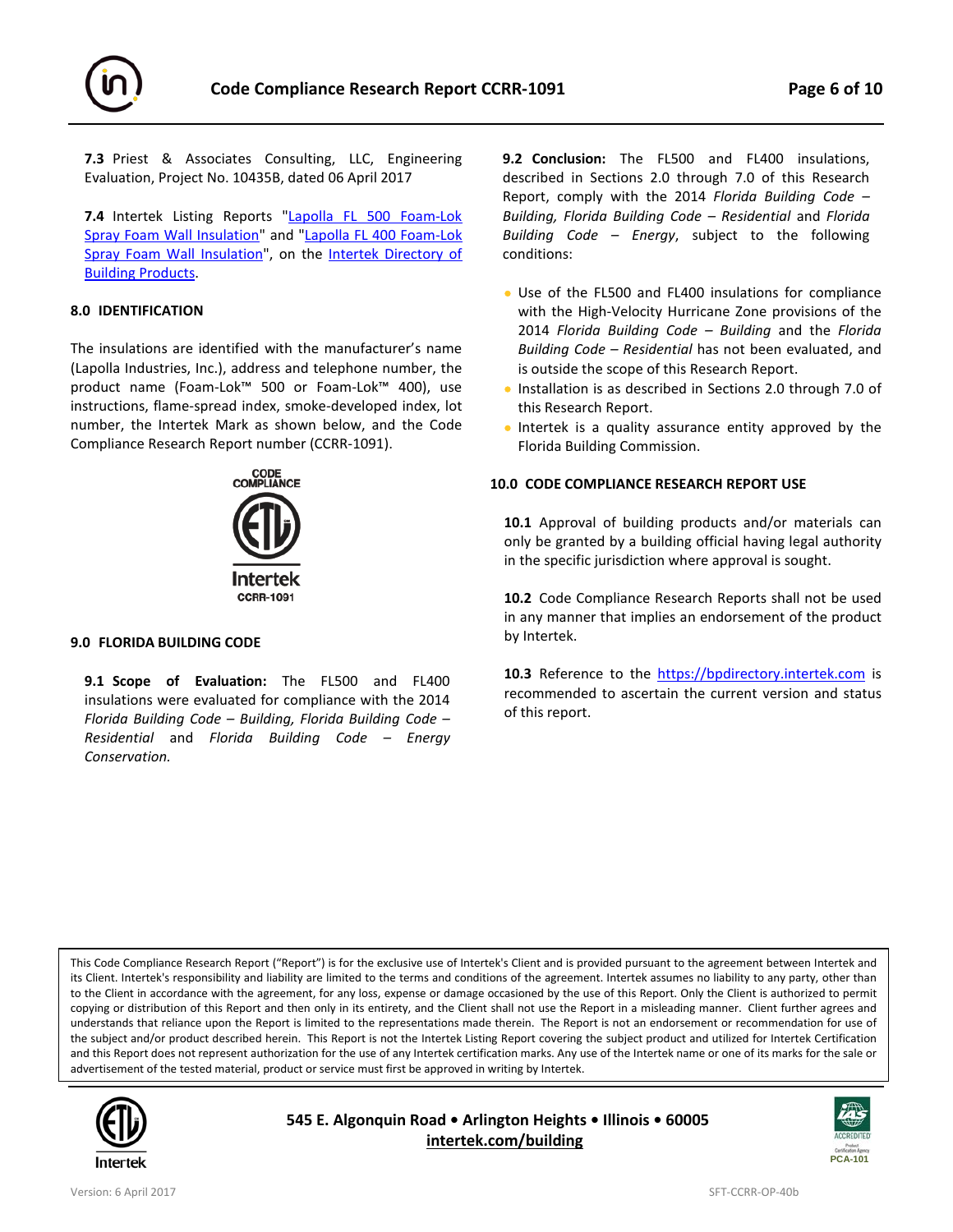

| <b>PROPERTY</b>                    | <b>2015 IBC</b><br>SECTION <sup>1</sup> | <b>2015 IRC</b><br>SECTION <sup>1</sup> | <b>2015 IECC</b><br>SECTION <sup>1</sup>        | 2014 FBC -<br><b>Building</b> | 2014 FBC -<br><b>Residential</b> | 2014 FBC -<br><b>Energy</b>                     |
|------------------------------------|-----------------------------------------|-----------------------------------------|-------------------------------------------------|-------------------------------|----------------------------------|-------------------------------------------------|
| Physical properties                | Not<br>Required                         | Not<br>Required                         | Not<br>Required                                 | <b>Not</b><br>Required        | Not<br>Required                  | Not<br>Required                                 |
| Surface-burning characteristics    | 2603.3                                  | R316.3                                  | Not<br>Applicable                               | 2603.3                        | R316.3                           | Not<br>Applicable                               |
| Thermal barrier / ignition barrier | 2603.4                                  | R316.4;<br>R316.5                       | Not<br>Applicable                               | 2603.4                        | R316.4;<br>R316.5                | Not<br>Applicable                               |
| Thermal resistance                 | 1301                                    | N1101.10;<br>N1102                      | C303.1.1;<br>C303.1.4;<br>R303.1.1;<br>R303.1.4 | 1301                          | N1101.10;<br>N1102               | C303.1.1;<br>C303.1.4;<br>R303.1.1.1            |
| Air permeability / air barrier     | 1203.3;<br>1301                         | R806.5                                  | C402.4.1.2.1;<br>R402.4;<br>Table<br>R402.4.1.1 | 1301                          | R806.5                           | C402.4.1.2.1;<br>R402.4;<br>Table<br>R402.4.1.1 |

#### **TABLE 1 – PROPERTIES EVALUATED**

 $\overline{1}$  Section numbers may be different for earlier versions of the International Codes.



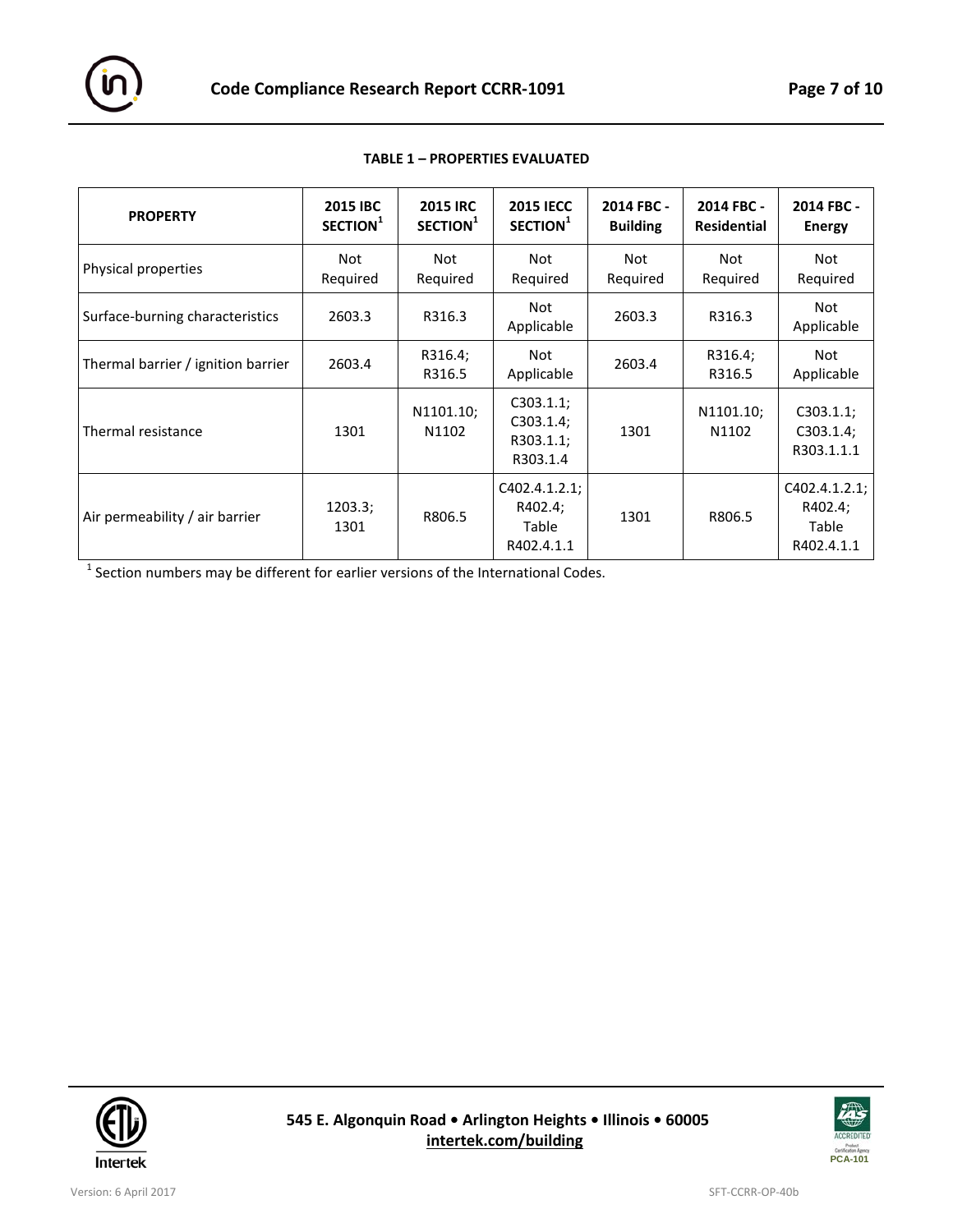|                           | Foam-Lok™ 500                       | Foam-Lok™ 400                       |  |  |
|---------------------------|-------------------------------------|-------------------------------------|--|--|
| <b>THICKNESS (inches)</b> | R-VALUE (°F.ft <sup>2</sup> .h/Btu) | R-VALUE (°F.ft <sup>2</sup> .h/Btu) |  |  |
| $1.0\,$                   | 3.9                                 | 3.7                                 |  |  |
| 2.0                       | 7.5<br>$7.1\,$                      |                                     |  |  |
| 3.0                       | 11                                  | $11\,$                              |  |  |
| 3.5                       | 13                                  | 12                                  |  |  |
| 4.0                       | 15                                  | 14                                  |  |  |
| $5.0\,$                   | 18                                  | 18                                  |  |  |
| 5.5                       | 20                                  | 19                                  |  |  |
| $6.0\,$                   | 22                                  | 21                                  |  |  |
| $7.0\,$                   | 26                                  | 25                                  |  |  |
| 7.25                      | 26                                  | 25                                  |  |  |
| 8.0                       | 29                                  | 28                                  |  |  |
| 9.0                       | 33                                  | 32                                  |  |  |
| 9.25                      | 34                                  | 32                                  |  |  |
| 10.0                      | 36                                  | 35                                  |  |  |
| 11.0                      | 40                                  | 39                                  |  |  |
| 11.25                     | 41                                  | 39                                  |  |  |
| 12.0                      | 44                                  | 42                                  |  |  |
| 13.0                      | 47                                  | 46                                  |  |  |
| 14.0                      | 51                                  | 49                                  |  |  |
| 15.0                      | 55                                  | 53                                  |  |  |

## **TABLE 2–THERMAL RESISTANCE (R-value)1, 2, 3**

<sup>1</sup> R-values are calculated based on tested k-factors at 1 inch and 4 inches thicknesses.<br><sup>2</sup> R-values less than 10 are rounded to the nearest 0.1 unit; greater than 10 are rounded to the nearest whole unit.<br><sup>3</sup> To determ

interpolation or greater than 4 inches can be calculated on R = 3.64/inch.



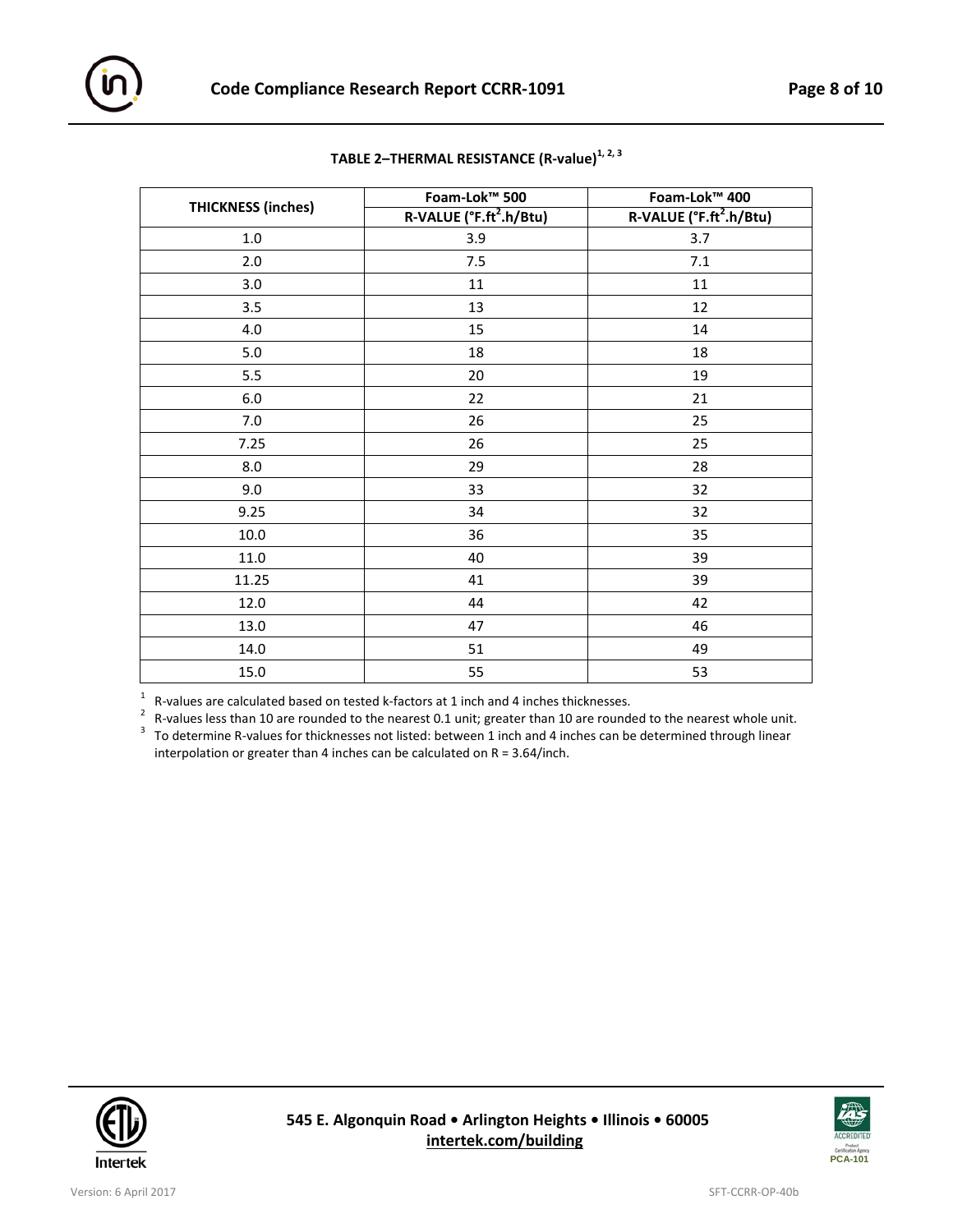

| <b>INSULATION</b><br><b>TYPE</b> | <b>MAXIMUM</b><br>THICKNESS (in)<br>(Wall Cavities) | <b>MAXIMUM</b><br>THICKNESS (in)<br>(Underside of Roof<br><b>Sheathing / Rafters</b><br>and Floors) | INTUMESCENT COATING,<br><b>MINIMUM THICKNESS &amp;</b><br><b>TYPE</b><br>(Applied to all Exposed<br><b>Foam Surfaces)</b> | <b>MINIMUM</b><br><b>APPLICATION</b><br><b>RATE OF</b><br><b>INTUMESCENT</b><br><b>COATING</b> | <b>MAY BE</b><br><b>LEFT</b><br><b>EXPOSED AS</b><br><b>AN</b><br><b>INTERIOR</b><br><b>FINISH</b> | <b>TEST</b><br><b>SUBMITTED</b><br>(AC377) |
|----------------------------------|-----------------------------------------------------|-----------------------------------------------------------------------------------------------------|---------------------------------------------------------------------------------------------------------------------------|------------------------------------------------------------------------------------------------|----------------------------------------------------------------------------------------------------|--------------------------------------------|
| <b>FL500</b>                     | $5 - 1/4$                                           | $11 - 1/4$                                                                                          | <b>DC315</b><br>20 wet mils<br>$(13$ dry mils)                                                                            | 1.3 gal / 100 ft <sup>2</sup>                                                                  | Yes                                                                                                | <b>NFPA 286</b>                            |
|                                  | $7 - 1/2$                                           | $11 - 1/4$                                                                                          | <b>F10E</b><br>20 wet mils<br>$(12$ dry mils)                                                                             | 1.12 gal / 100 ft <sup>2</sup>                                                                 | Yes                                                                                                | <b>NFPA 286</b>                            |
|                                  | $5 - 1/4$                                           | $11 - 1/4$                                                                                          | <b>DC315</b><br>20 wet mils<br>$(13$ dry mils)                                                                            | 1.3 gal / 100 ft <sup>2</sup>                                                                  | Yes                                                                                                | <b>NFPA 286</b>                            |
| <b>FL400</b>                     | $7 - 1/2$                                           | $11 - 1/4$                                                                                          | <b>F10E</b><br>20 wet mils<br>$(12$ dry mils)                                                                             | 1.12 gal / 100 ft <sup>2</sup>                                                                 | Yes                                                                                                | <b>NFPA 286</b>                            |

#### **TABLE 3 – USE OF INSULATION WITHOUT A PRESCRIPTIVE THERMAL BARRIER**

2

#### **TABLE 4 – USE OF INSULATION IN ATTICS AND CRAWL SPACES WITHOUT A PRESCRIPTIVE IGNITION BARRIER**

| <b>INSULATION</b><br><b>TYPE</b> | <b>MAXIMUM</b><br><b>THICKNESS (in)</b><br>(Wall Cavities and<br><b>Attic Floors)</b> | <b>MAXIMUM</b><br>THICKNESS (in)<br>(Underside of Roof<br><b>Sheathing / Rafters</b><br>and Floors) | INTUMESCENT COATING,<br><b>MINIMUM THICKNESS &amp; TYPE</b><br>(Applied to all Exposed<br><b>Foam Surfaces)</b> | <b>MINIMUM</b><br><b>APPLICATION RATE</b><br>OF INTUMESCENT<br><b>COATING</b> | <b>TEST</b><br><b>SUBMITTED</b><br>(AC377) |
|----------------------------------|---------------------------------------------------------------------------------------|-----------------------------------------------------------------------------------------------------|-----------------------------------------------------------------------------------------------------------------|-------------------------------------------------------------------------------|--------------------------------------------|
| <b>FL500</b>                     | $5 - 1/2$                                                                             | $11 - 1/2$                                                                                          | <b>DC315</b><br>4 wet mils<br>(3 dry mils)                                                                      | 0.3 gal / 100 ft <sup>2</sup>                                                 | Appendix X                                 |
| <b>FL400</b>                     | $5 - 1/2$                                                                             | $11 - 1/2$                                                                                          | <b>DC315</b><br>4 wet mils<br>(3 dry mils)                                                                      | 0.3 gal / 100 ft <sup>2</sup>                                                 | Appendix X                                 |